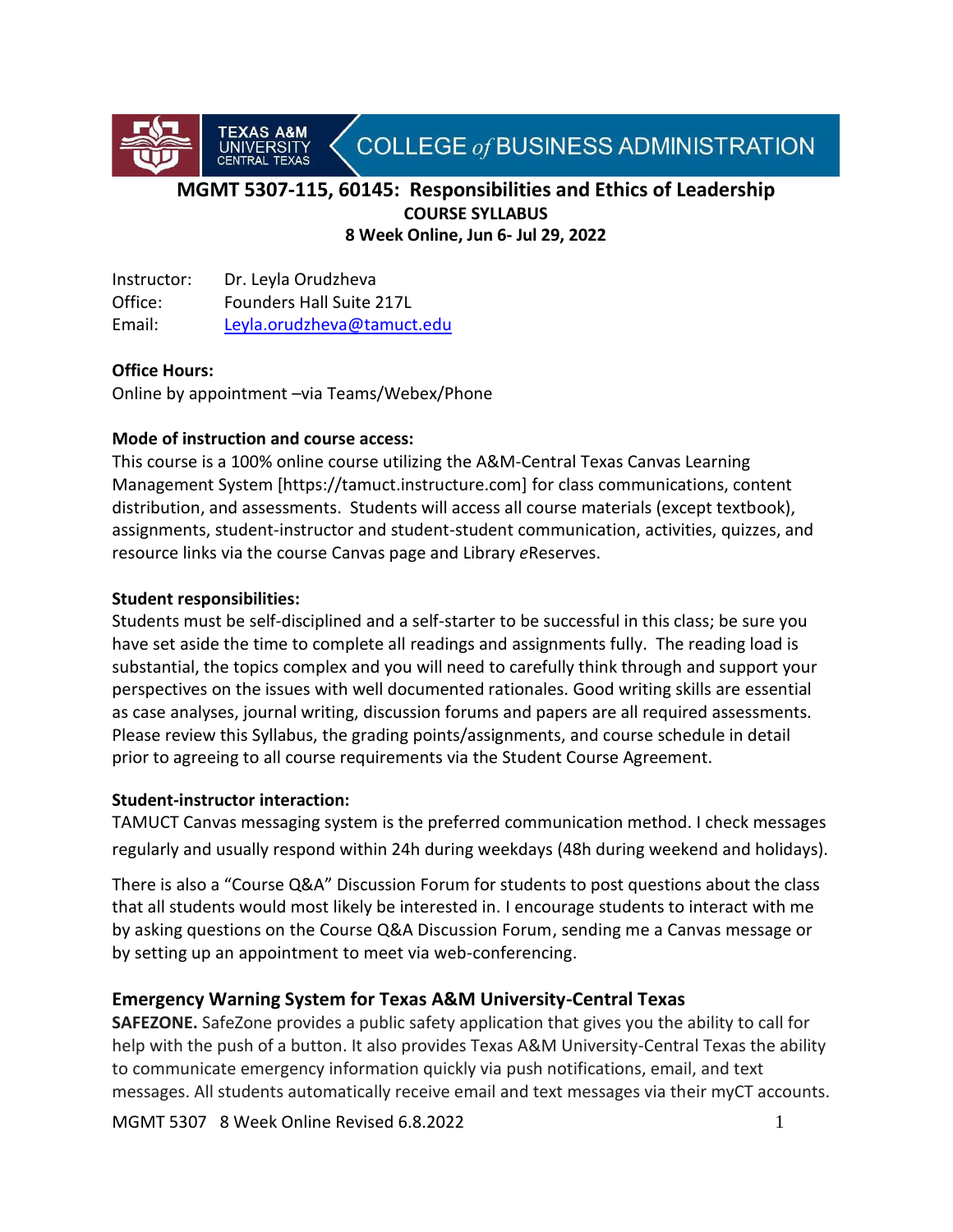Downloading SafeZone allows access to push notifications and enables you to connect directly for help through the app.

You can download SafeZone from the app store and use your myCT credentials to log in. If you would like more information, you can visit the [SafeZone](http://www.safezoneapp.com/) website [www.safezoneapp.com].

To register SafeZone on your phone, please follow these 3 easy steps*:*

- 1. Download the SafeZone App from your phone store using the link below:
	- o [iPhone/iPad:](https://apps.apple.com/app/safezone/id533054756) [https://apps.apple.com/app/safezone/id533054756]
	- o [Android Phone / Tablet](https://play.google.com/store/apps/details?id=com.criticalarc.safezoneapp)
	- [https://play.google.com/store/apps/details?id=com.criticalarc.safezoneapp]
- 2. Launch the app and enter your myCT email address (e.g. {name}@tamuct.edu)
- 3. Complete your profile and accept the terms of service

# **COURSE INFORMATION**

**Course Description:** Analyze an organization's social and environmental responsibilities to its employees, customers, and other key stakeholder groups. Emphasis is given to the case study and related methods for evaluating the performance of various organizations. Develop a theoretical framework for understanding ethics, principles and values of leadership as they affect the organization, the environment, and society. Prerequisite(s): Management leveling

# **Student Learning Outcomes:**

- 1. Identify key ethical issues that occur in day-to-day business life and why they occur.
- 2. Demonstrate understanding of key historical and legal events that define current business ethics issues.
- 3. Be able to articulate the competitive advantages for business firms to have a positive ethical culture.
- 4. Identify the stakeholders ethical organizational leaders must interact with to promote corporate responsibility programs, and be ethical leaders.
- 5. Display the ability to use ethical reasoning to resolve a real-world business ethical dilemma.
- 6. Identify and describe key elements of an effective organizational ethics program.
- 7. Evaluate your own approach to ethics and values, and the implications for your career.
- 8. Apply the "Giving Voice to Values" framework to organizational scenarios.
- 9. Analyze and critique real-case situations regarding ethical, social responsibility and sustainability leadership.
- 10. Explore and define alternative approaches to ethical leadership.
- 11. Perform an ethical and social responsibility audit of an organization and recommend improvements based on findings.

Detailed learning outcomes associated with each module are included on the course web site.

# **Required Textbook and Readings:**

Collins, D. (2018) Organization Ethics: Best Practices for Designing and Managing Organization. 2<sup>nd</sup> edition, Sage. NOTE: The 2<sup>nd</sup> edition is required! Students can choose either of the following versions of the text: eBook only: ISBN 9781506388045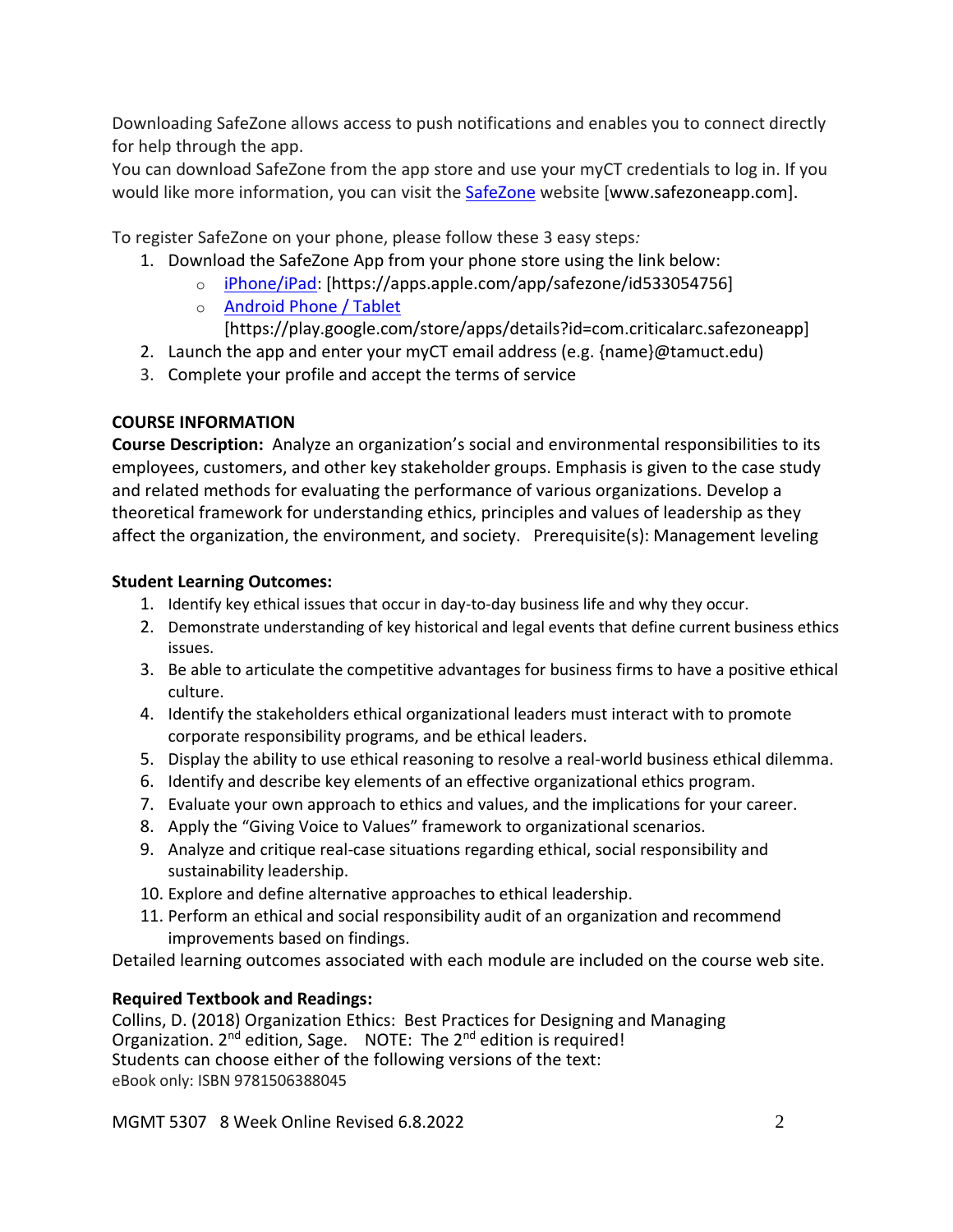#### Print version: 9781506388952

The text can be purchased via any outlet students feel most comfortable using. If you order the eBook you will have immediate access. If you order the print book be SURE to receive it by the end of the first week of class at the latest, as readings from the text are required at the end of Week 1.

Required supplemental readings will be provided on the Course web site and Library *e*Reserves. Link to eReserves is  $\frac{https://tamuct.lib guides.com/er.php?course_id=89170}{https://tamuct.lib guides.com/er.php?course_id=89170}$ 

#### **COURSE REQUIREMENTS**

#### **a. Student Profile and Course Agreement**

Students must read this Syllabus carefully and document they understand all course requirements by the end of the first week of class. The course agreement certifies students understand this Syllabus, all required course assignments, and the expectations associated with this graduate online class. This completed agreement is worth 15 grading points. **b. Exam:** (Learning outcomes 1, 2, 3, 5, 6, & 10)

There is one required combined multiple choice, and true/false exam covering the models, terms, and concepts in the text Chapters 1-10, and selected supplemental readings. The Exam will be available over a 3 day period online; for dates see the course calendar. The exam will be timed and once started, must be completed at that time. The PPT presentations, and publisher provided key word definitions and self quizzes for each Chapter demonstrating the key frameworks and sample questions are good study tools for the exams. A Study Guide will be provided to point out the key PPT slides and supplemental reading frameworks to review for the Exam. The Exam will be 140 points. *There will be no make-ups for missed Exams unless there is a documented medical emergency. Upon receipt of a doctor's statement, an equivalent essay exam will be assigned.* 

#### **c. Case Analysis Assignments:** (Learning outcomes 2, 4 & 9)

There are 2 case analyses assigned through the course of the semester. Students must demonstrate understanding of the text frameworks and strong analysis and writing skills in each case assigned. Each case study assignment is worth 50 grading points.

#### **d. Engagement Exercise:** (Learning outcomes 5 & 8)

These essay exercises challenge you to engage with and apply ethical frameworks, either from the text or Giving Voice to Values supplemental readings. Being able to clearly articular approaches to ethical dilemmas in the workplace is a key learning in this class. Each of the 2 exercises assigned this semester are worth 40 grading points.

**e. Discussion Forums:** (Learning outcomes 1, 4, 6, 7, 8, 10 & 11)

Students will participate in 5 in-depth Discussion Forums on a variety of topics related to course content. For each, students must research, and evaluate a key topic in the course and post their well thought-out and fully proofread analysis in an initial discussion post (worth 20 points). Following an interim deadline (will be Friday nights this semester), students must read their colleagues' posts and are required to respond to two students. These second posts are purposeful – your responses should show you have read your colleague's posts carefully and have additional insights to offer them.

**f. Optimal Ethics Audit Project:** (Learning objectives 6 & 11)

A strong framework that weaves throughout the entire Collins text is the "Optimal Ethics

MGMT 5307 8 Week Online Revised 6.8.2022 3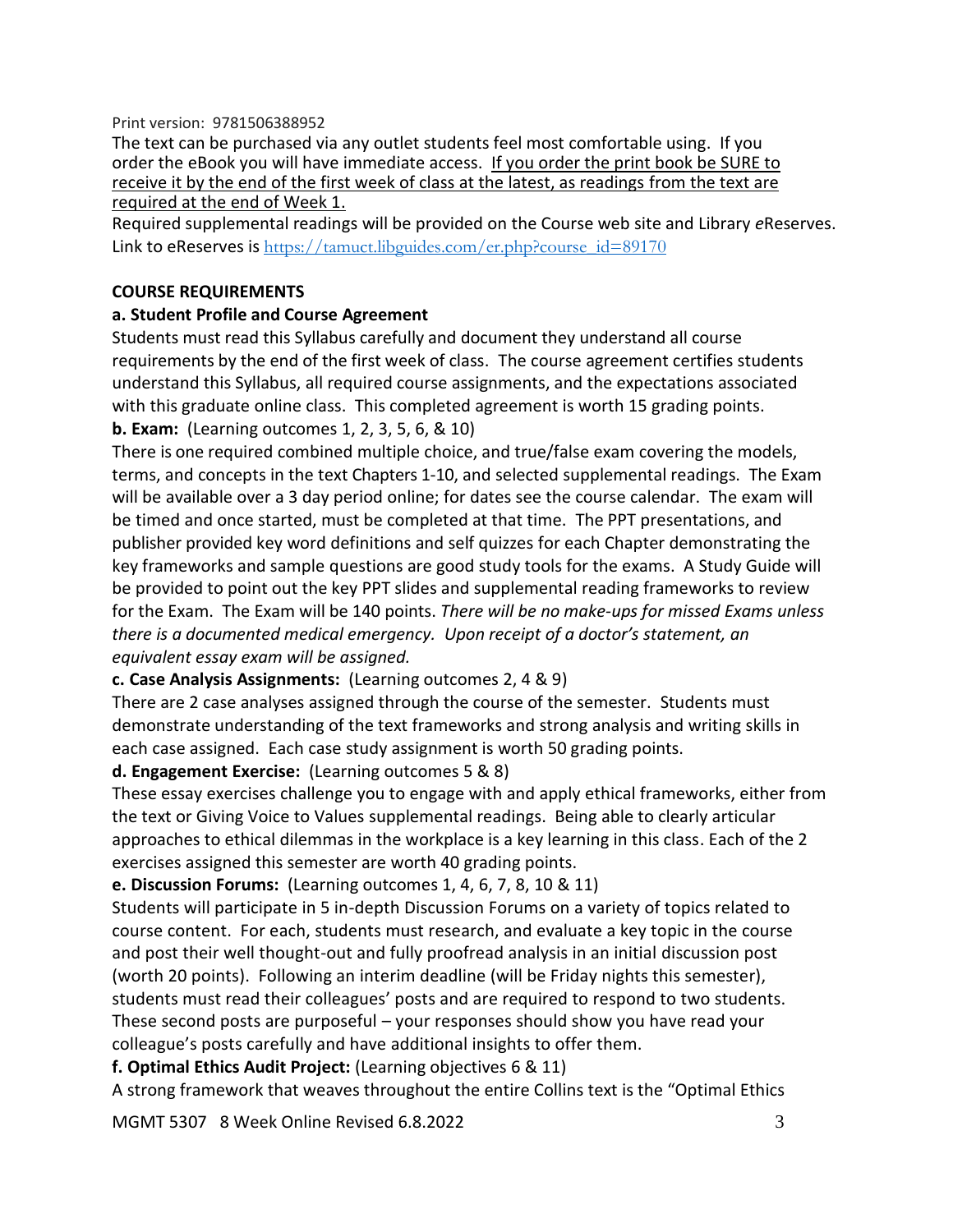System Check-Up Benchmarking Tool", which can be used to evaluate all the elements of an organization's ethics programs. Students will work in small groups (2-3 people) throughout the semester using this benchmarking tool to evaluate a major corporation. In Week 2 of the course, there will be a briefing about the project and a Business Librarian will brief the class on how to use the library databases to find the most credible information to research your chosen company. Throughout the semester groups will research their company using the Collins "Optimal Ethics System Check-Up" (in text and assignment link) using company materials and library database sources. Three "check-ins" assignments for each group's audit research will be submitted and feedback will be provided before the final report is due. This research and application of the benchmark set of principles will result in groups writing an 8 – 10 page descriptive and analytical paper outlining their chosen company's approach to ethics and offering insights on found weaknesses and recommendations for improvement. Details on this Final Ethics Audit paper will be provided in Canvas. Prior students' papers are provided as examples to help students understand the breadth and depth of the assignment. The final paper is worth 110 grading points. Groups are required to post their Executive Summary to a final Discussion Forum at the end of the semester.

#### **Grading Rubrics**

Grading rubrics are provided for all course assignments within the Canvas course web site. Students should always consult the grading rubric for each assignment prior to submitting, so that you fully understand the expectations and grading criteria.

#### **There are 660 grading points available in this class, assigned as follows:**

| Total:                                                               | 672 points |
|----------------------------------------------------------------------|------------|
| <b>Final Ethics Audit Paper</b>                                      | 110        |
| Ethics Audit Analysis "Check-Ins" (2 @ 23 points each, 1@ 11 points) | 57         |
| Major Case Analyses (2@ 50 points, 1 @ 52 points)                    | 152        |
| Engagement Exercise (1@41 points)                                    | 41         |
| Discussion Forums (5@30 points)                                      | 150        |
| Exam 1 (over Ch. 1-10 and supplemental readings)                     | 132        |
| <b>Introductory Discussion Forum</b>                                 | 15         |
| Student Agreement/Course Profile                                     | 15         |

*Note there is no extra credit in this course but total points are 672 and final course grades are based on 660 therefore "extra" 12 points are included.*

Grades are assigned as follows:

| Course Grade | Calculation | Minimum Points |
|--------------|-------------|----------------|
|              |             | Required       |
| Α            | 90% X 660   | 594            |
| B            | 80% X 660   | 528            |
| Ć            | 70% X 660   | 462            |
| D            | 60% X 660   | 396            |
| E            | <60%        | $396$          |

#### **Grading Policy**

Minimum points required for a specific course grade are noted on the above table. *Minimum points required for a specific course grade will NOT be revised for any reason.*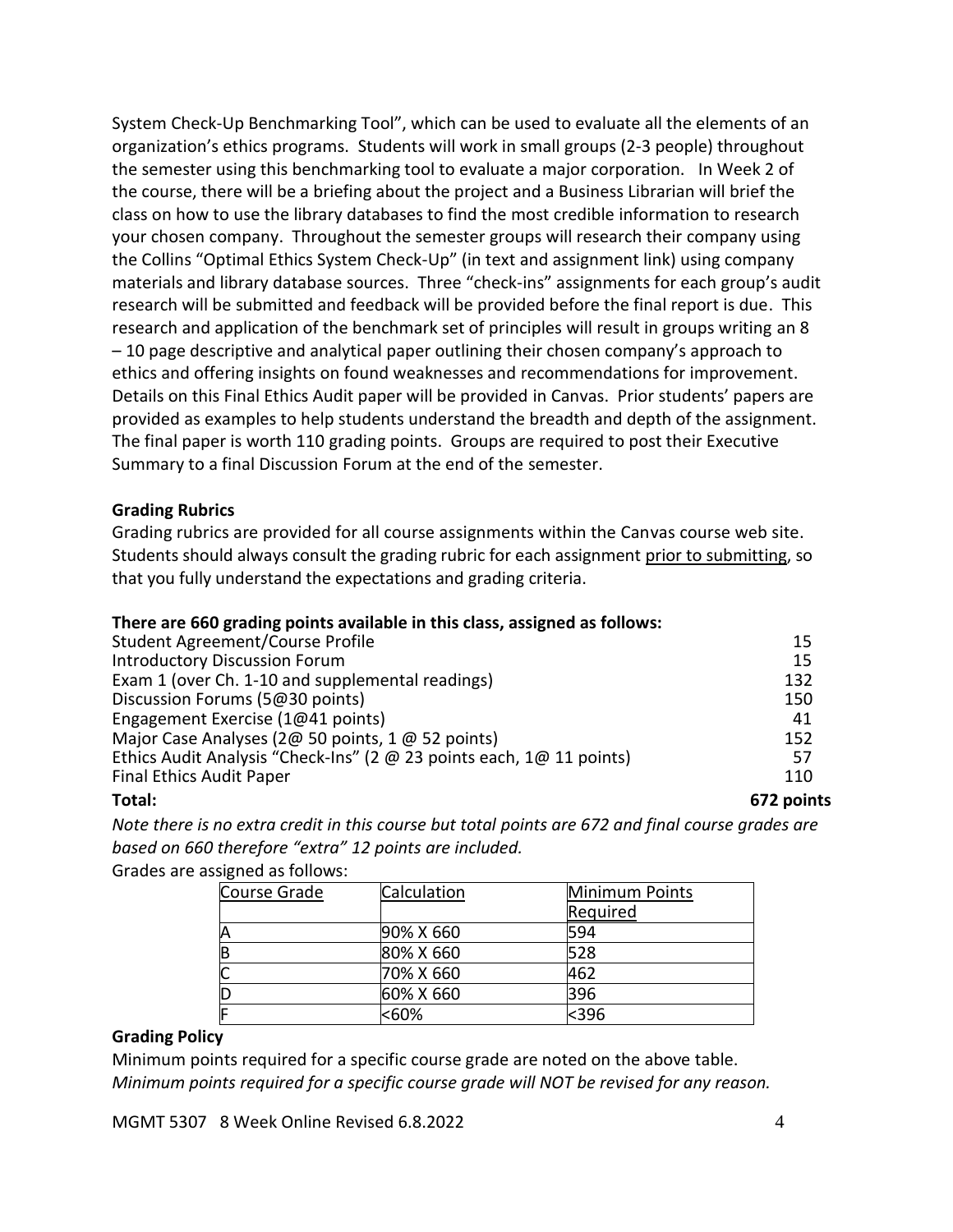## **Posting of Grades**

All student grades will be posted in the Canvas Grade Book and students should monitor their grading status through this tool. Grades for Exams will be posted after the availability period has expired. Grades for major assignments will be posted by one week after it is due. Grades for minor assignments will be posted within 5 days of the due date.

# **COURSE OUTLINE AND CALENDAR**

*This schedule is provided as your guide to the course; students should post all deadlines to the calendar tool they find most useful. All resources (except text) and detailed assignment instructions are posted to Modules in the Course Canvas page. Weekly units begin on Mondays and close Sunday nights (except the final week of the semester).* 

*Unless otherwise noted, all written assignments are due on Sundays of a corresponding week by 23:59.*

*Exams open on Mondays of a corresponding week and remain open through the following Sunday until 23:59.*

*Discussion forum's Initial posts are due by Friday 23:59 and Responses by Sunday 23:59. This is not a self-paced course and students are expected to meet all deadlines to succeed in the course.*

| Module       | <b>Dates</b>       | <b>Topic Areas/Readings</b>                                    | Assigned Readings\Assessments and<br>Assignments (Items in bold are for grading<br>points, #points shown)                                                                                                                                                                                                                                                                                                                                                                   |
|--------------|--------------------|----------------------------------------------------------------|-----------------------------------------------------------------------------------------------------------------------------------------------------------------------------------------------------------------------------------------------------------------------------------------------------------------------------------------------------------------------------------------------------------------------------------------------------------------------------|
| $\mathbf{1}$ | Week 1<br>Jun 6-12 | Course Overview and<br><b>Introduction</b>                     | Review the syllabus<br><b>Submit completed Course Agreement (15)</b><br>Post to Introductory Discussion Forum (15)                                                                                                                                                                                                                                                                                                                                                          |
|              |                    | Managers as Ethical,<br>Responsible Leaders and<br>Role Models | Note: at least one of the above (Course<br>agreement or Introductory Discussion post) is<br>required for team assignment.<br>Read 3 articles in E-Reserves, Ethical<br>Leadership folder:<br>1. Schwartz, "Developing and Sustaining an<br><b>Ethical Culture"</b><br>2. Trevino et al., "Moral Person, Moral<br>Manager"<br>3. Maak & Pless, "Responsible Leadership in a<br>Stakeholder Society"<br>Post to Discussion Forum I, Initial post (20),<br>Response posts (10) |
|              |                    | Unethical Behavior in<br>Organizations                         | Read Collins text Ch. 1 and complete all of<br>Chapter 1 Lesson (watch video, connect to<br>flash cards and self-quiz)                                                                                                                                                                                                                                                                                                                                                      |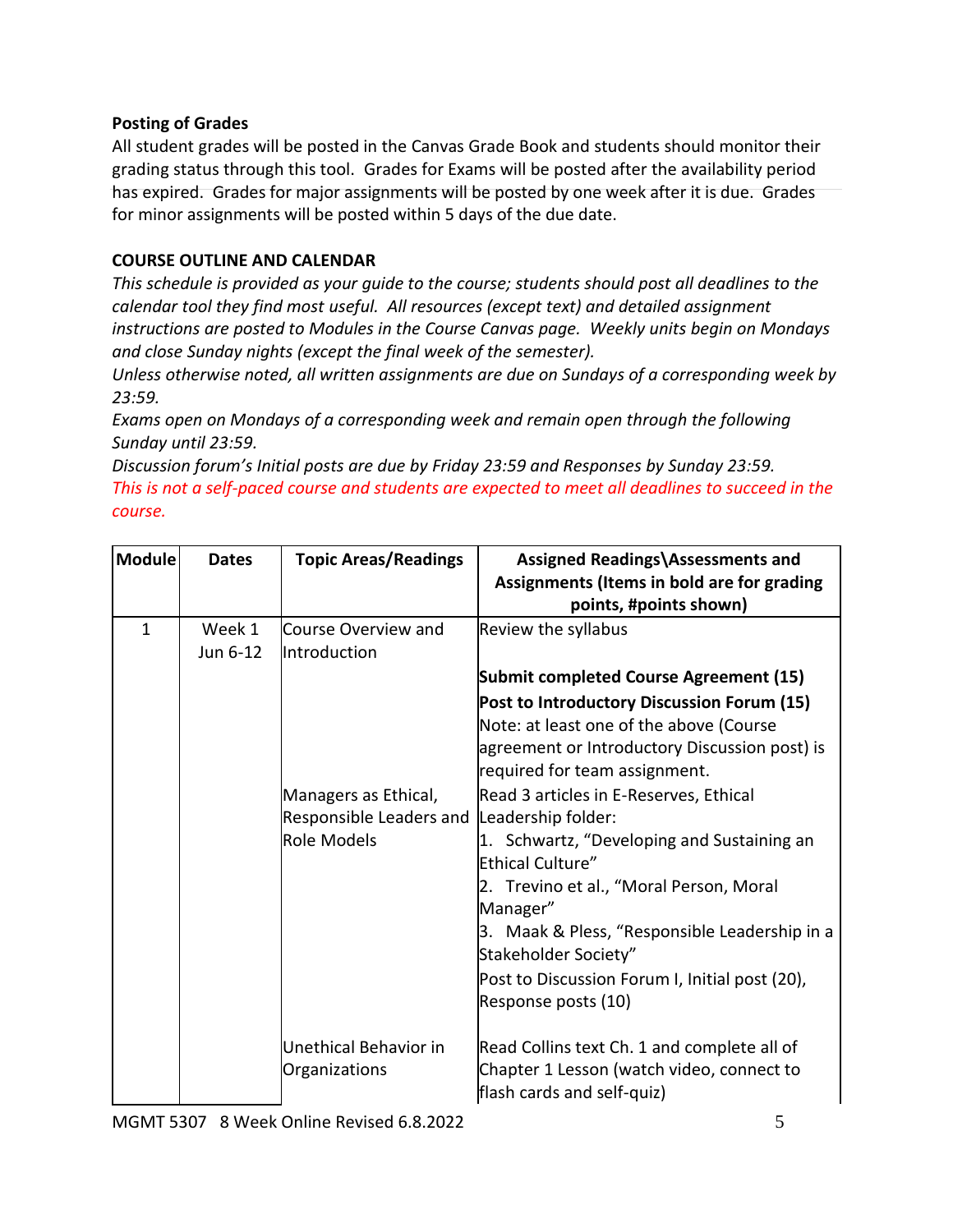| $\overline{2}$ | Week 2                  | Business Ethics - History      | Read Collins, Chapters 2 & 3                                                         |
|----------------|-------------------------|--------------------------------|--------------------------------------------------------------------------------------|
|                | Jun 13-19               | Hiring Ethical People          | Complete Lessons for Chapters 2 & 3                                                  |
|                |                         |                                | View Librarian video - Ethics Audit Research                                         |
|                |                         |                                | Prepare Case 11, "The Pros and Cons of a                                             |
|                |                         |                                | Living Wage", pp. 431-440. (50) Answer                                               |
|                |                         |                                | questions from the Assignment (NOT those in                                          |
|                |                         |                                | text)                                                                                |
|                |                         | Introduction to Optimal        | Watch Video Quiz- Optimal Ethics Project &                                           |
|                |                         | <b>Ethics Systems Model</b>    | Select your preferred company out of the 2                                           |
|                |                         | and Project                    | options.                                                                             |
|                |                         |                                | Check team membership (assigned by                                                   |
|                |                         |                                | instructor for efficiency during summer<br>semester) and start working on the Ethics |
|                |                         |                                | audit Analysis #1 due next week                                                      |
| 3              | Week 3                  |                                | Ethical Codes of Conduct Read Collins, Chapters 4 & 8                                |
|                | Jun 20-26               |                                | Ethics Reporting Systems Complete Chapters 4 & 8 Lessons                             |
|                |                         |                                | Submit First Ethics Audit Analysis #1 (Ch. 4                                         |
|                |                         |                                | <b>Ethics Codes) (20)</b>                                                            |
|                |                         |                                |                                                                                      |
|                |                         | <b>Ethics Training</b>         | Read Collins, Chapter 6                                                              |
|                |                         |                                | Complete Chapter 6 Lesson                                                            |
|                |                         |                                | Discussion Forum 2 Ethics Training, Initial post<br>(20), Response posts (10)        |
|                |                         |                                |                                                                                      |
| 4              | Week 4                  | <b>Ethical Decision-Making</b> | Read Collins, Chapter 5                                                              |
|                | Jun 27-July 3           |                                | Watch Ch. 5 Video, Study Supplemental video                                          |
|                |                         |                                | and practice exercise                                                                |
|                |                         |                                | <b>NFL, NCAA and Concussions Case (50)</b>                                           |
|                |                         | <b>Respecting Employee</b>     | <b>Ethics Audit Analysis #2 (20)</b><br>Read Collins, Ch. 7                          |
|                |                         | Diversity                      | Complete Ch. 7 Lesson                                                                |
|                |                         |                                | <b>Ethics Audit Analysis #3 (20)</b>                                                 |
| 5              | Week 5                  | <b>Giving Voice to Values</b>  | Read supplemental Readings - GVV Folder                                              |
|                | July 4-10               | (GVV)                          | course web site                                                                      |
|                |                         |                                | Read Intro to GVV narrative                                                          |
|                | 4 <sup>th</sup> of July |                                | <b>Watch "Ethics Unwrapped" Videos</b>                                               |
|                | campus                  |                                | Prepare GVV Engagement Exercise (40)                                                 |
|                | closed in               |                                |                                                                                      |
|                | observance<br>of the    |                                |                                                                                      |
|                | Independence            |                                |                                                                                      |

MGMT 5307 8 Week Online Revised 6.8.2022 6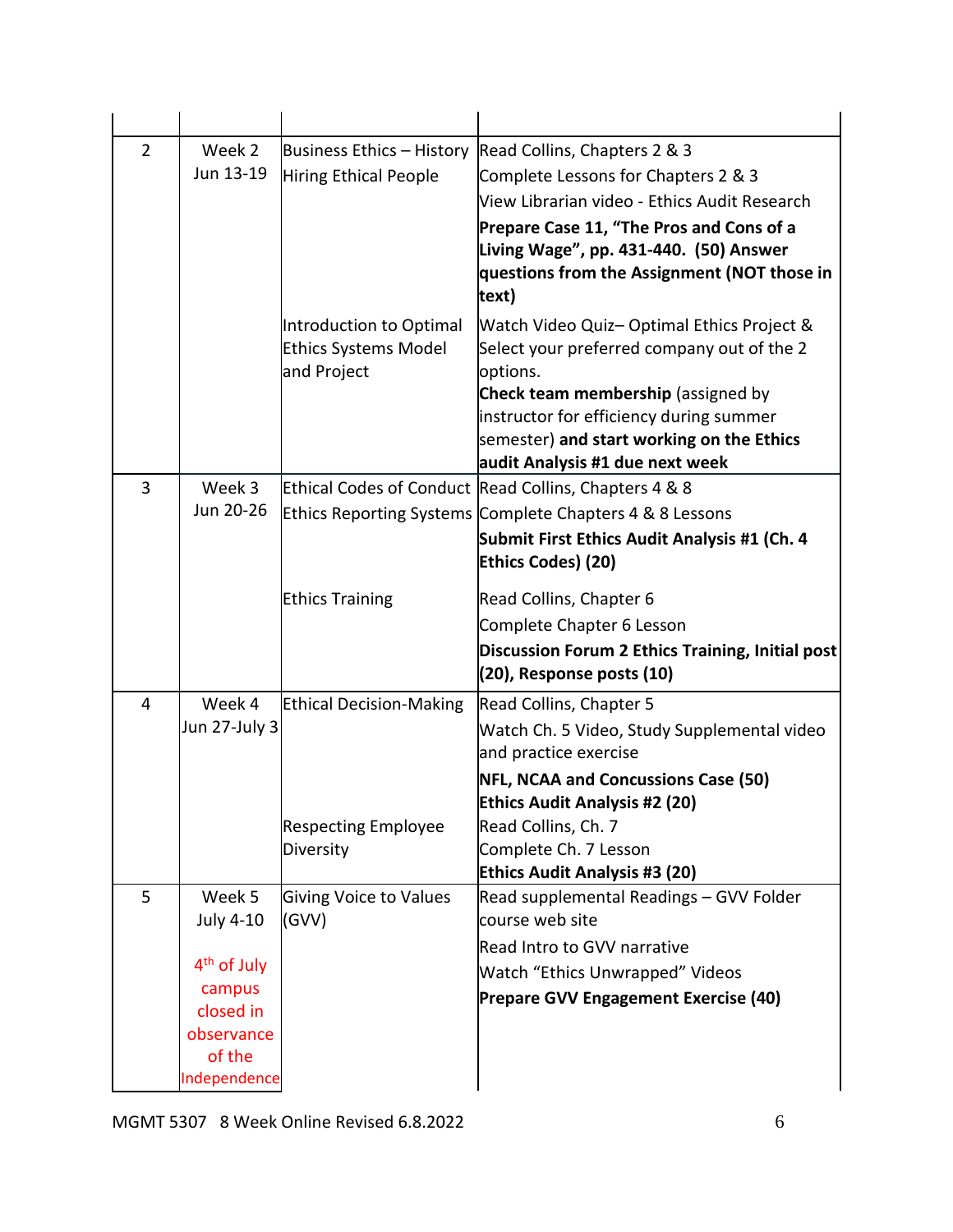|                | Day                 | Managers as Ethical<br>Leaders - Role of<br>Performance Assessment<br><b>Ethically Engaging and</b><br><b>Empowering Employee</b> | Read Collins, Chapter 9<br>Complete Chapter 9<br>Read Collins, Chapters 10<br>Complete Chapters 10 Lessons<br><b>Discussion Forum 3 Personal Professional</b><br>Profile, Initial posting (20), Response postings<br>(10)                                                                                                                         |
|----------------|---------------------|-----------------------------------------------------------------------------------------------------------------------------------|---------------------------------------------------------------------------------------------------------------------------------------------------------------------------------------------------------------------------------------------------------------------------------------------------------------------------------------------------|
| <b>EXAM</b>    | Week 6<br>Jul 11-17 |                                                                                                                                   | Online Exam due 7/17, 11:59 pm (130).<br><b>Continue working on your Optimal Ethics</b><br>Audit and incorporate the feedback received<br>for 3 check-in analyses.                                                                                                                                                                                |
| 6              | Week 7<br>Jul 18-24 | Environmental<br>Management and<br>Sustainability<br>Corporate Social<br>Responsibility (CSR)                                     | Read Chapter 11, Complete Ch. 11 Lesson<br>Read Ch. 12, Complete Ch. 12 Lesson<br><b>Discussion Forum 4, Corporate Social</b><br><b>Responsibility Reports, Initial Post (20),</b><br>Response posts (10)<br>Prepare Case 5, "Exxon Mobil and Climate<br>Change", pp. 387 - 393, Answer Discussion<br>Questions in the assignment (NOT text) (50) |
| $\overline{7}$ | Week 8<br>Jul 25-29 | Final Paper<br><b>Audit Findings</b><br>Sharing/Reactions<br>Course Wrap-Up                                                       | <b>Optimal Ethics Audit Final Paper due 7/25</b><br>Monday by NOON (110)<br>Discussion Forum 5, Initial post due 5/07/25<br>(10) and Response Posts due 7/27 (20)<br>Watch Course Wrap-Up Video<br>Complete End-of-course Evaluation                                                                                                              |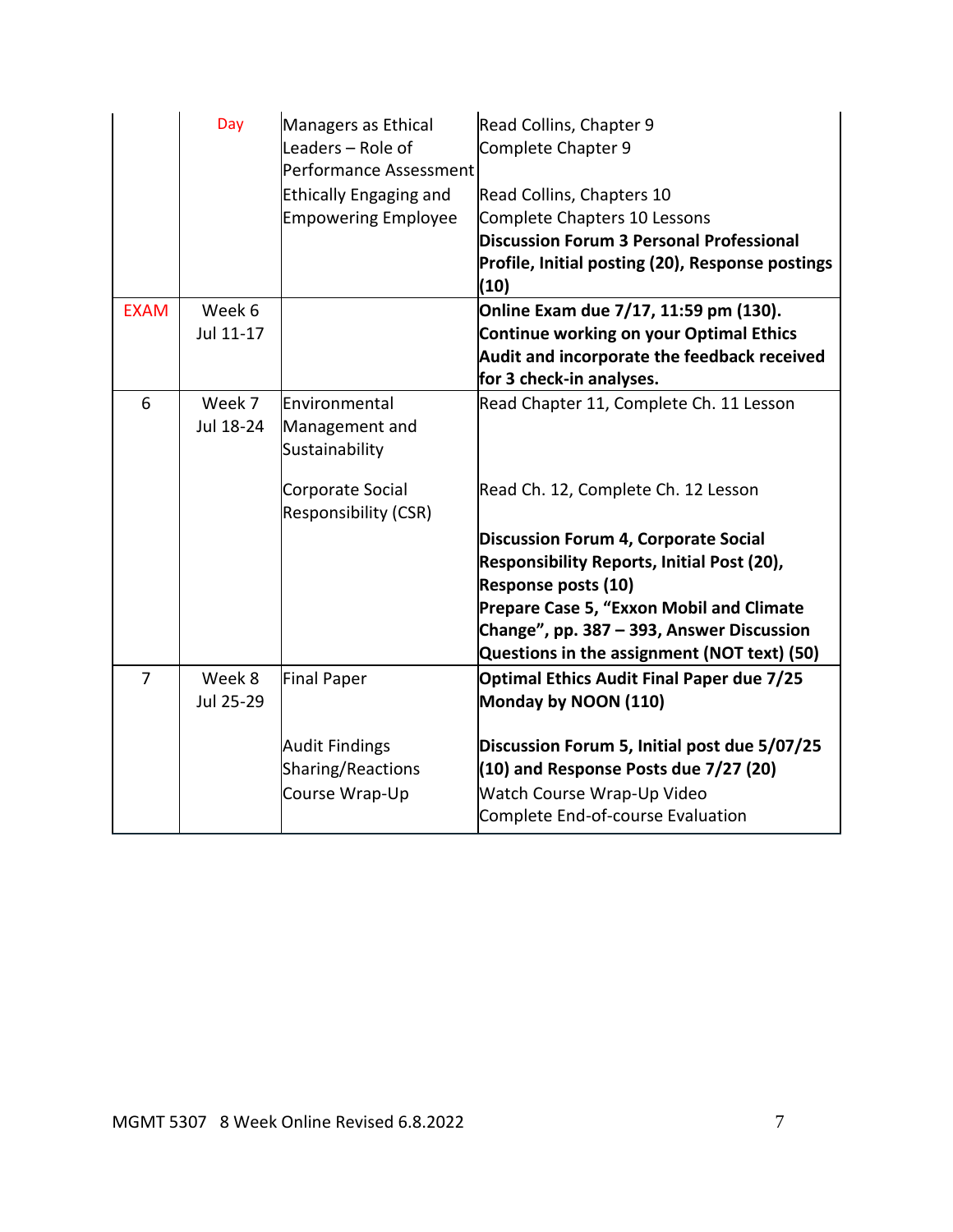## **Import University Dates (subject to change!):**

<https://www.tamuct.edu/registrar/docs/21-22Academic-Calendar.pdf>

## **TECHNOLOGY REQUIREMENTS AND SUPPORT**

#### **Technology Requirements**

This course will use the A&M-Central Texas Instructure Canvas learning management system. We strongly recommend the latest versions of Chrome or Firefox browsers. Canvas no longer supports any version of Internet Explorer.

Logon to A&M-Central Texas Canvas [https://tamuct.instructure.com/] or access Canvas through the TAMUCT Online link in myCT [https://tamuct.onecampus.com/]. You will log in through our Microsoft portal.

Username: Your MyCT email address. Password: Your MyCT password

## **Canvas Support**

Use the Canvas Help link located at the bottom of the left-hand menu, for issues with Canvas. You can select "Chat with Canvas Support," submit a support request through "Report a Problem," or call the Canvas support line: 1-844-757-0953.

#### **Online Proctored Testing**

A&M-Central Texas uses Proctorio for online identity verification and proctored testing. This service is provided at no direct cost to students. If the course requires identity verification or proctored testing, the technology requirements are: Any computer meeting the minimum computing requirements, plus web camera, speaker, and microphone (or headset). Proctorio also requires the Chrome web browser with their custom plug in.

## **Other Technology Support**

For log-in problems, students should contact Help Desk Central. 24 hours a day, 7 days a week:

Email: [helpdesk@tamu.edu](mailto:helpdesk@tamu.edu) Phone: (254) 519-5466 [Web Chat:](http://hdc.tamu.edu/) [http://hdc.tamu.edu] *Please let the support technician know you are an A&M-Central Texas student.*

*For this course, you will need reliable and frequent access to a computer and to the Internet.*  Check browser and computer compatibility for all computers you will be using for this course this semester. This is a CRITICAL step as these settings are important when you take an exam or submit an assignment.

*Technology issues are not an excuse for missing a course requirement or deadline – make sure your computer is configured correctly and address issues well in advance of deadlines. Complying with this requirement is part of your "Course Agreement".*

For issues with **Canvas**, use the Canvas Support Resources noted on the previous page. For issues related to course content and requirements, contact Dr. Orudzheva via Canvas messages or the "Course Q&A" Discussion Forum.

## **UNIVERSITY RESOURCES, PROCEDURES, AND GUIDELINES**

MGMT 5307 8 Week Online Revised 6.8.2022 Supply and the state of the state of the state of the state of the state of the state of the state of the state of the state of the state of the state of the state of the state of t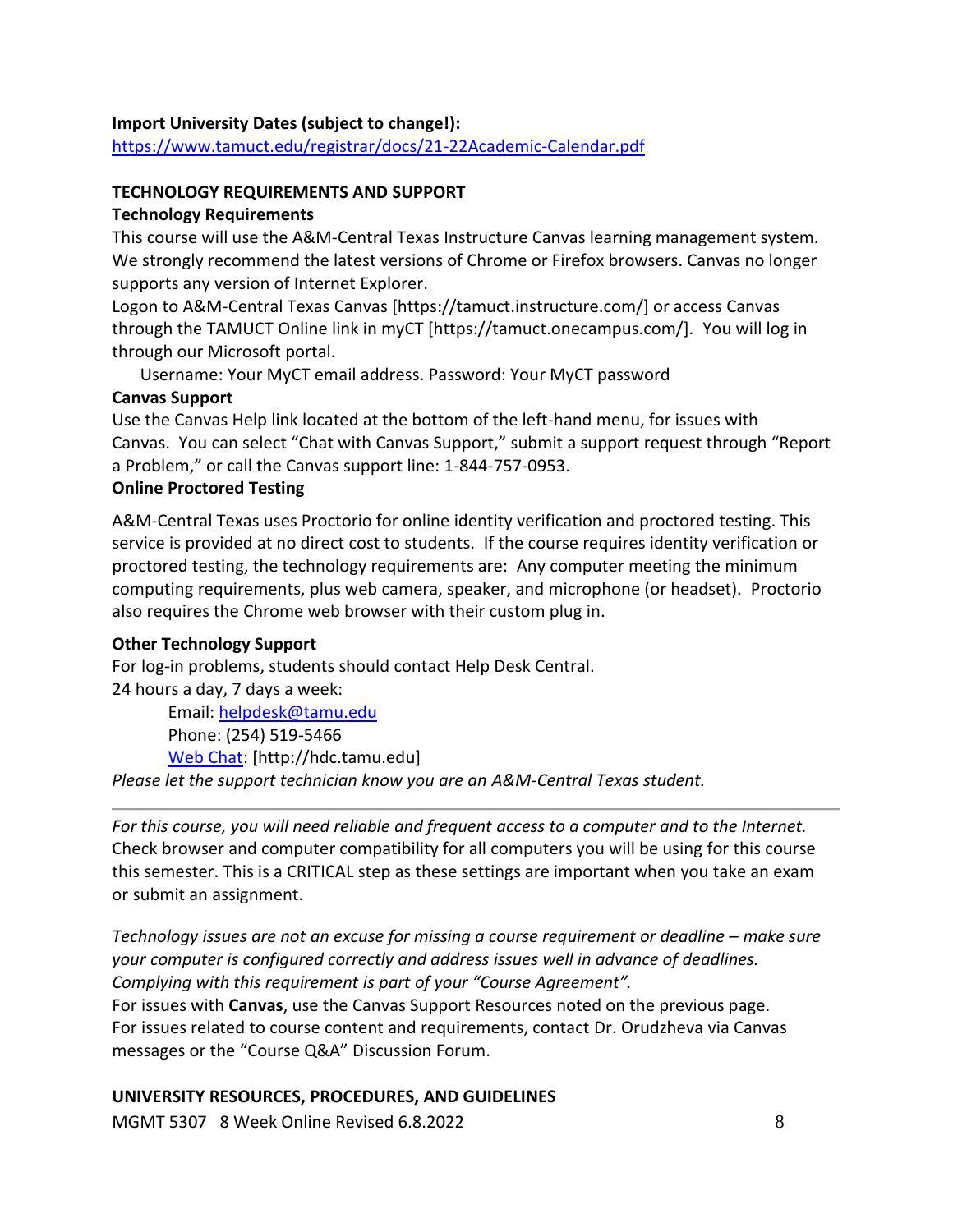## **Drop Policy**

If you discover that you need to drop this class, you must complete the [Drop Request](https://dynamicforms.ngwebsolutions.com/casAuthentication.ashx?InstID=eaed95b9-f2be-45f3-a37d-46928168bc10&targetUrl=https%3A%2F%2Fdynamicforms.ngwebsolutions.com%2FSubmit%2FForm%2FStart%2F53b8369e-0502-4f36-be43-f02a4202f612) Dynamic Form through Warrior Web.

[https://dynamicforms.ngwebsolutions.com/casAuthentication.ashx?InstID=eaed95b9-f2be-45f3-a37d-

46928168bc10&targetUrl=https%3A%2F%2Fdynamicforms.ngwebsolutions.com%2FSubmit%2F Form%2FStart%2F53b8369e-0502-4f36-be43-f02a4202f612].

Faculty cannot drop students; this is always the responsibility of the student. The Registrar's Office will provide a deadline on the Academic Calendar for which the form must be completed. Once you submit the completed form to the Registrar's Office, you must go into Warrior Web and confirm that you are no longer enrolled. If you still show as enrolled, FOLLOW-UP with the Registrar's Office immediately. You are to attend class until the procedure is complete to avoid penalty for absence. Should you miss the drop deadline or fail to follow the procedure, you will receive an F in the course, which may affect your financial aid and/or VA educational benefits.

# **Academic Integrity**

Texas A&M University-Central Texas values the integrity of the academic enterprise and strives for the highest standards of academic conduct. A&M-Central Texas expects its students, faculty, and staff to support the adherence to high standards of personal and scholarly conduct to preserve the honor and integrity of the creative community. Any deviation by students from this expectation may result in a failing grade for the assignment and potentially a failing grade for the course. All academic misconduct concerns will be referred to the Office of Student Conduct. When in doubt on collaboration, citation, or any issue, please contact your instructor before taking a course of action.

For more [information](https://nam04.safelinks.protection.outlook.com/?url=https%3A%2F%2Fwww.tamuct.edu%2Fstudent-affairs%2Fstudent-conduct.html&data=04%7C01%7Clisa.bunkowski%40tamuct.edu%7Ccfb6e486f24745f53e1a08d910055cb2%7C9eed4e3000f744849ff193ad8005acec%7C0%7C0%7C637558437485252160%7CUnknown%7CTWFpbGZsb3d8eyJWIjoiMC4wLjAwMDAiLCJQIjoiV2luMzIiLCJBTiI6Ik1haWwiLCJXVCI6Mn0%3D%7C1000&sdata=yjftDEVHvLX%2FhM%2FcFU0B99krV1RgEWR%2BJ%2BhvtoR6TYk%3D&reserved=0) regarding the Student Conduct process, [https://www.tamuct.edu/student-affairs/student-conduct.html].

If you know of potential honor violations by other students, you may [submit](https://nam04.safelinks.protection.outlook.com/?url=https%3A%2F%2Fcm.maxient.com%2Freportingform.php%3FTAMUCentralTexas%26layout_id%3D0&data=04%7C01%7Clisa.bunkowski%40tamuct.edu%7Ccfb6e486f24745f53e1a08d910055cb2%7C9eed4e3000f744849ff193ad8005acec%7C0%7C0%7C637558437485262157%7CUnknown%7CTWFpbGZsb3d8eyJWIjoiMC4wLjAwMDAiLCJQIjoiV2luMzIiLCJBTiI6Ik1haWwiLCJXVCI6Mn0%3D%7C1000&sdata=CXGkOa6uPDPX1IMZ87z3aZDq2n91xfHKu4MMS43Ejjk%3D&reserved=0) a report, [https://cm.maxient.com/reportingform.php?TAMUCentralTexas&layout\_id=0].

## **Academic Accommodations**

At Texas A&M University-Central Texas, we value an inclusive learning environment where every student has an equal chance to succeed and has the right to a barrier-free education. The Warrior Center for Student Success, Equity and Inclusion is responsible for ensuring that students with a disability receive equal access to the university's programs, services and activities. If you believe you have a disability requiring reasonable accommodations, please contact the Office of Access and Inclusion, WH-212; or call (254) 501-5836. Any information you provide is private and confidential and will be treated as such.

For more information, please visit our **Access & Inclusion Canvas page (log-in required)** [https://tamuct.instructure.com/courses/717]

# **Important information for Pregnant and/or Parenting Students**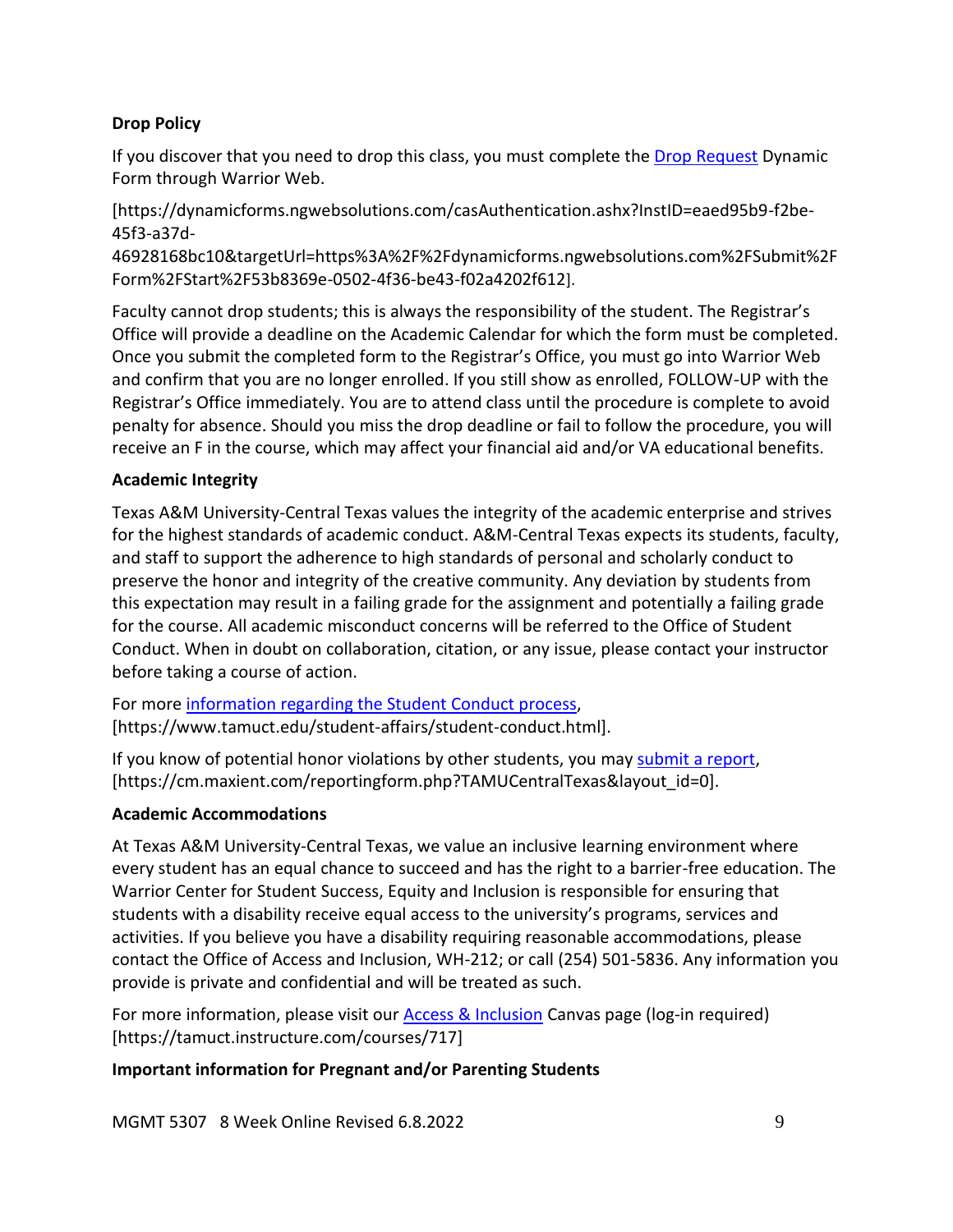Texas A&M University-Central Texas supports students who are pregnant and/or parenting. In accordance with requirements of Title IX and related guidance from US Department of Education's Office of Civil Rights, the Dean of Student Affairs' Office can assist students who are pregnant and/or parenting in seeking accommodations related to pregnancy and/or parenting. Students should seek out assistance as early in the pregnancy as possible. For more information, please visit [Student Affairs](https://www.tamuct.edu/student-affairs/pregnant-and-parenting-students.html) [https://www.tamuct.edu/student-affairs/pregnantand-parenting-students.html]. Students may also contact the institution's Title IX Coordinator. If you would like to read more about these [requirements and guidelines](http://www2.ed.gov/about/offices/list/ocr/docs/pregnancy.pdf) online, please visit the website [http://www2.ed.gov/about/offices/list/ocr/docs/pregnancy.pdf].

Title IX of the Education Amendments Act of 1972 prohibits discrimination on the basis of sex and gender–including pregnancy, parenting, and all related conditions. A&M-Central Texas is able to provide flexible and individualized reasonable accommodation to pregnant and parenting students. All pregnant and parenting students should contact the Associate Dean in the Division of Student Affairs at (254) 501-5909 to seek out assistance. Students may also contact the University's Title IX Coordinator.

# **Tutoring**

Tutoring is available to all A&M-Central Texas students, both virtually and in-person. Student success coaching is available online upon request.

If you have a question, are interested in becoming a tutor, or in need of success coaching contact the Warrior Center for Student Success, Equity and Inclusion at (254) 501-5836, visit the Warrior Center at 212 Warrior Hall, or by emailing [WarriorCenter@tamuct.edu.](mailto:WarriorCenter@tamuct.edu)

To schedule tutoring sessions and view tutor availability, please visit Tutor [Matching](https://tutormatchingservice.com/TAMUCT) [Services](https://tutormatchingservice.com/TAMUCT) [https://tutormatchingservice.com/TAMUCT] or visit the Tutoring Center in 111 Warrior Hall.

Chat live with a remote tutor 24/7 for almost any subject from on your computer! Tutor.com is an online tutoring platform that enables A&M-Central Texas students to log in and receive online tutoring support at no additional cost. This tool provides tutoring in over 40 subject areas except writing support. Access Tutor.com through Canvas.

## **University Writing Center**

University Writing Center: Located in Warrior Hall 416, the University Writing Center (UWC) at Texas A&M University–Central Texas (A&M–Central Texas) is a free service open to all A&M– Central Texas students. For the Spring 2022 semester, the hours of operation are from 10:00 a.m.-5:00 p.m. Monday thru Thursday in Warrior Hall 416 (with online tutoring available every hour as well) with satellite hours available online only Monday thru Thursday from 6:00-9:00 p.m. and Saturday 12:00-3:00 p.m.

Tutors are prepared to help writers of all levels and abilities at any stage of the writing process. While tutors will not write, edit, or grade papers, they will assist students in developing more effective composing practices. By providing a practice audience for students' ideas and writing,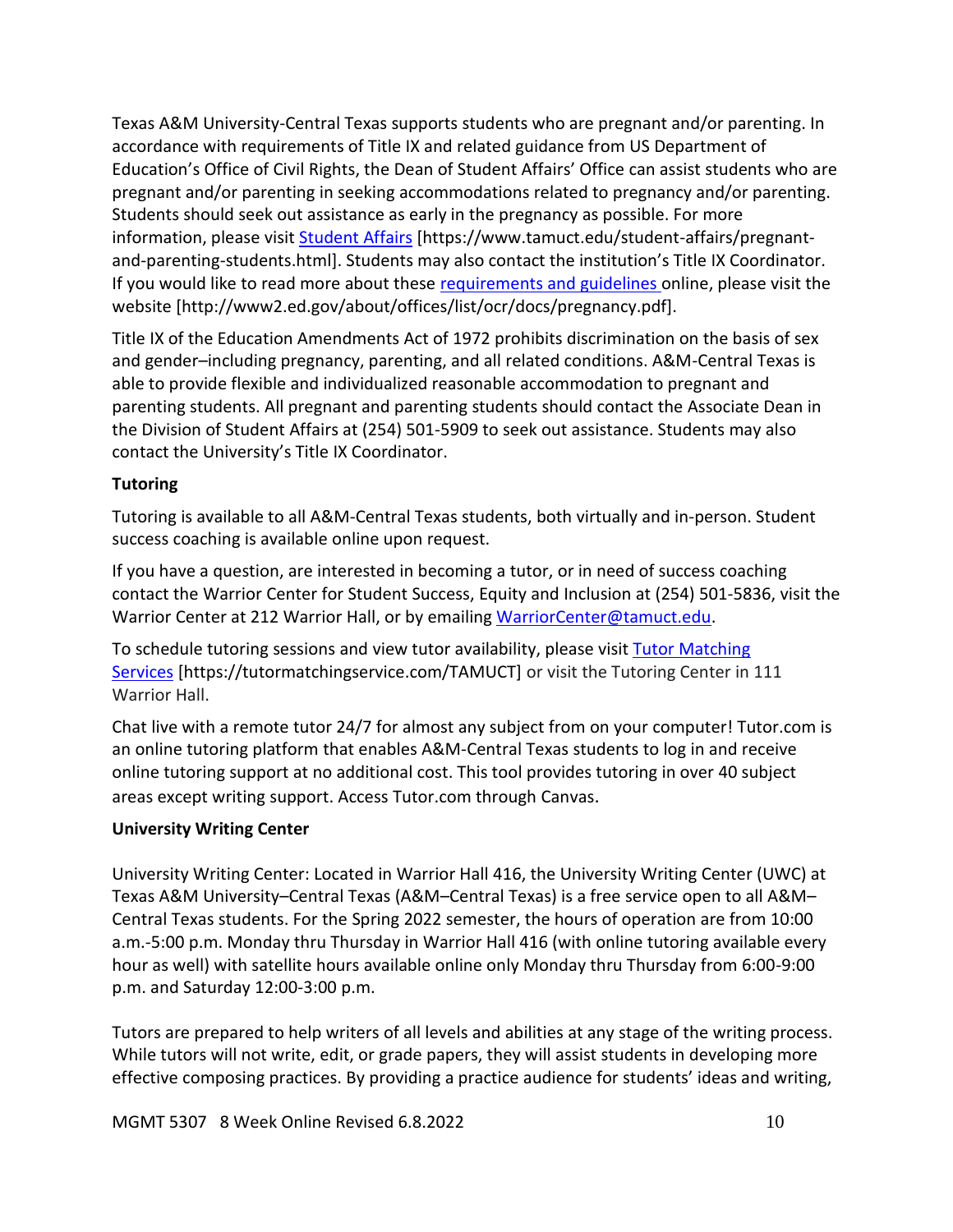our tutors highlight the ways in which they read and interpret students' texts, offering guidance and support throughout the various stages of the writing process. In addition, students may work independently in the UWC by checking out a laptop that runs the Microsoft Office suite and connects to WIFI, or by consulting our resources on writing, including all of the relevant style guides. Whether you need help brainstorming ideas, organizing an essay, proofreading, understanding proper citation practices, or just want a quiet place to work, the UWC is here to help!

Students may arrange a one-to-one session with a trained and experienced writing tutor by making an appointment via [WCOnline](https://tamuct.mywconline.com/) [https://tamuct.mywconline.com/]. In addition, you can email Dr. Bruce Bowles Jr. at bruce.bowles@tamuct.edu if you have any questions about the UWC, need any assistance with scheduling, or would like to schedule a recurring appointment with your favorite tutor by making an appointment via [WCOnline](https://tamuct.mywconline.com/) [https://tamuct.mywconline.com/]. In addition, you can email Dr. Bruce Bowles Jr. at

bruce.bowles@tamuct.edu if you have any questions about the UWC, need any assistance with scheduling, or would like to schedule a recurring appointment with your favorite tutor.

## **University Library**

The University Library provides many services in support of research across campus and at a distance. We offer over 200 electronic databases containing approximately 400,000 eBooks and 82,000 journals, in addition to the 96,000 items in our print collection, which can be mailed to students who live more than 50 miles from campus. Research guides for each subject taught at A&M-Central Texas are available through our website to help students navigate these resources. On campus, the library offers technology including cameras, laptops, microphones, webcams, and digital sound recorders.

Research assistance from a librarian is also available 24 hours a day through our online chat service, and at the reference desk when the library is open. Research sessions can be scheduled for more comprehensive assistance, and may take place virtually through WebEx, Microsoft Teams or in-person at the library. Schedule an [appointment](https://nam04.safelinks.protection.outlook.com/?url=https%3A%2F%2Ftamuct.libcal.com%2Fappointments%2F%3Fg%3D6956&data=04%7C01%7Clisa.bunkowski%40tamuct.edu%7Cde2c07d9f5804f09518008d9ab7ba6ff%7C9eed4e3000f744849ff193ad8005acec%7C0%7C0%7C637729369835011558%7CUnknown%7CTWFpbGZsb3d8eyJWIjoiMC4wLjAwMDAiLCJQIjoiV2luMzIiLCJBTiI6Ik1haWwiLCJXVCI6Mn0%3D%7C3000&sdata=KhtjgRSAw9aq%2FoBsB6wyu8b7PSuGN5EGPypzr3Ty2No%3D&reserved=0)

[here](https://nam04.safelinks.protection.outlook.com/?url=https%3A%2F%2Ftamuct.libcal.com%2Fappointments%2F%3Fg%3D6956&data=04%7C01%7Clisa.bunkowski%40tamuct.edu%7Cde2c07d9f5804f09518008d9ab7ba6ff%7C9eed4e3000f744849ff193ad8005acec%7C0%7C0%7C637729369835011558%7CUnknown%7CTWFpbGZsb3d8eyJWIjoiMC4wLjAwMDAiLCJQIjoiV2luMzIiLCJBTiI6Ik1haWwiLCJXVCI6Mn0%3D%7C3000&sdata=KhtjgRSAw9aq%2FoBsB6wyu8b7PSuGN5EGPypzr3Ty2No%3D&reserved=0) [https://tamuct.libcal.com/appointments/?g=6956]. Assistance may cover many topics, including how to find articles in peer-reviewed journals, how to cite resources, and how to piece together research for written assignments.

Our 27,000-square-foot facility on the A&M-Central Texas main campus includes student lounges, private study rooms, group work spaces, computer labs, family areas suitable for all ages, and many other features. Services such as interlibrary loan, TexShare, binding, and laminating are available. The library frequently offers workshops, tours, readings, and other events. For more information, please visit our Library [website](https://nam04.safelinks.protection.outlook.com/?url=https%3A%2F%2Ftamuct.libguides.com%2Findex&data=04%7C01%7Clisa.bunkowski%40tamuct.edu%7C7d8489e8839a4915335f08d916f067f2%7C9eed4e3000f744849ff193ad8005acec%7C0%7C0%7C637566044056484222%7CUnknown%7CTWFpbGZsb3d8eyJWIjoiMC4wLjAwMDAiLCJQIjoiV2luMzIiLCJBTiI6Ik1haWwiLCJXVCI6Mn0%3D%7C1000&sdata=2R755V6rcIyedGrd4Os5rkgn1PvhHKU3kUV1vBKiHFo%3D&reserved=0) [http://tamuct.libguides.com/index].

## **A Note about Sexual Violence at A&M-Central Texas**

Sexual violence is a serious safety, social justice, and public health issue. The university offers support for anyone struggling with these issues. University faculty are mandated reporters, so if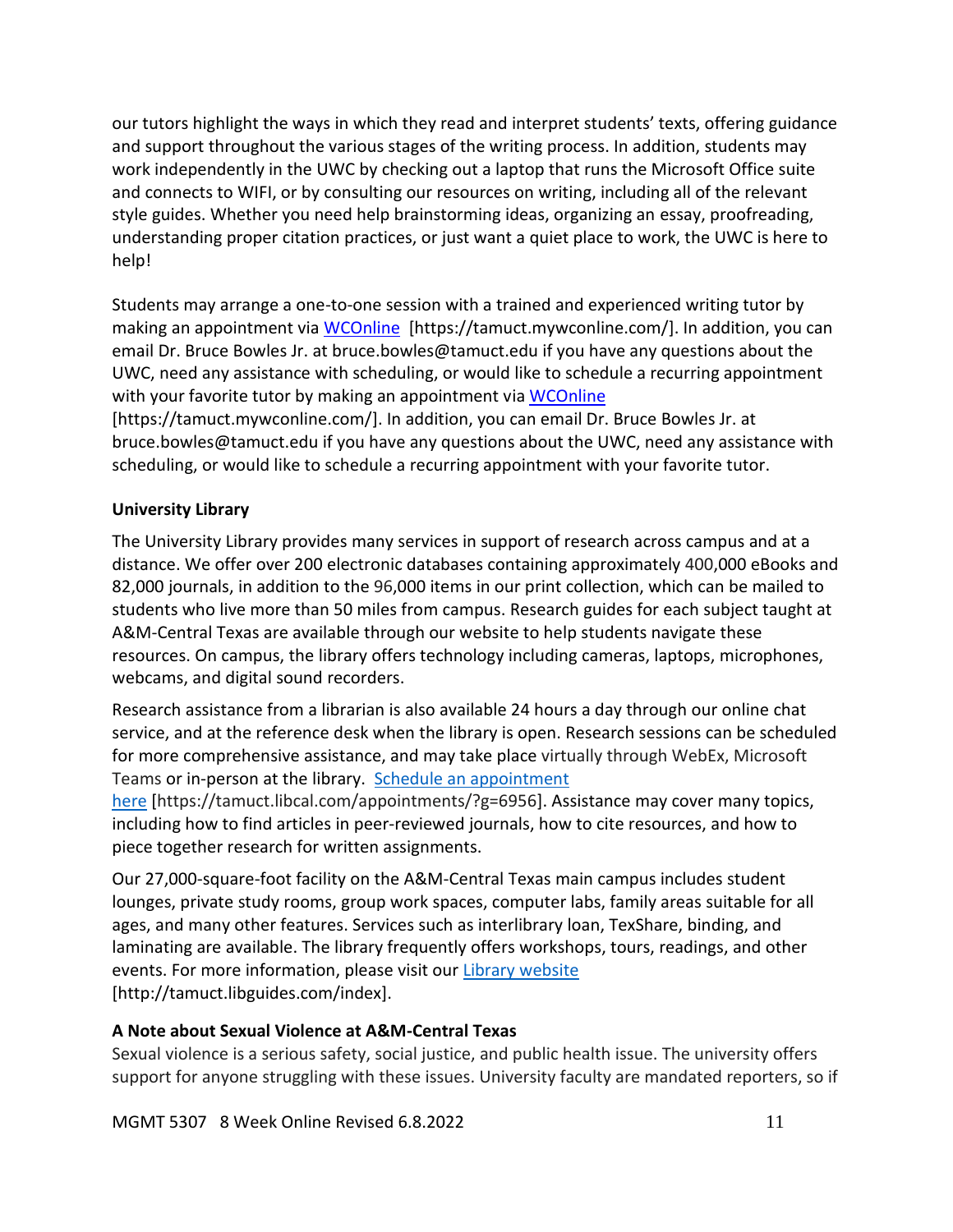someone discloses that they were sexually assaulted (or a victim of Domestic/Dating Violence or Stalking) while a student at TAMUCT, faculty members are required to inform the Title IX Office. If you want to discuss any of these issues confidentially, you can do so through Student Counseling (254-501-5955) located on the second floor of Warrior Hall (207L).

Sexual violence can occur on our campus because predators often feel emboldened, and victims often feel silenced or shamed. It is incumbent on ALL of us to find ways to actively create environments that tell predators we don't agree with their behaviors and tell survivors we will support them. Your actions matter. Don't be a bystander; be an agent of change. For additional information on campus policy and resources visit the **Title IX webpage** [\[https://www.tamuct.edu/compliance/titleix.html\]](https://www.tamuct.edu/compliance/titleix.html).

#### **Behavioral Intervention**

Texas A&M University-Central Texas cares about the safety, health, and well-being of its students, faculty, staff, and community. If you are aware of individuals for whom you have a concern, please make a referral to the Behavioral Intervention Team. Referring your concern shows you care. You can complete the [referral](https://cm.maxient.com/reportingform.php?TAMUCentralTexas&layout_id=2) online [https://cm.maxient.com/reportingform.php?TAMUCentralTexas&layout\_id=2].

Anonymous referrals are accepted. Please see the [Behavioral Intervention Team](https://www.tamuct.edu/student-affairs/bat.html) website for

more information [https://www.tamuct.edu/student-affairs/bat.html]. If a person's behavior poses an imminent threat to you or another, contact 911 or A&M-Central Texas University Police at 254-501-5800.

## **INSTRUCTOR POLICIES**

## **Course Standards**

Professional level writing and communication are critical skills in the business world. This standard should be displayed in all assignments for this class. All communications, both to the Professor and student colleagues, should be kept professional, including Discussion Forum postings and messages. For online correspondence, appropriate "netiquette" rules should always be followed (see orientation module on course web site for netiquette guidelines). For written assignments, all work should be proofread, free of grammatical errors, include proper citations and be in accordance with American Psychological Association (APA) standards. A link for APA guidelines is included in the Additional Resources module on the course web site.

# **Copyright Notice**

Students should assume that all course material is copyrighted by the respective author(s). Reproduction of course material is prohibited without consent by the author and/or course instructor. Violation of copyright is against the law and Texas A&M University-Central Texas' Code of Academic Honesty. All alleged violations will be reported to the Office of Student Conduct.